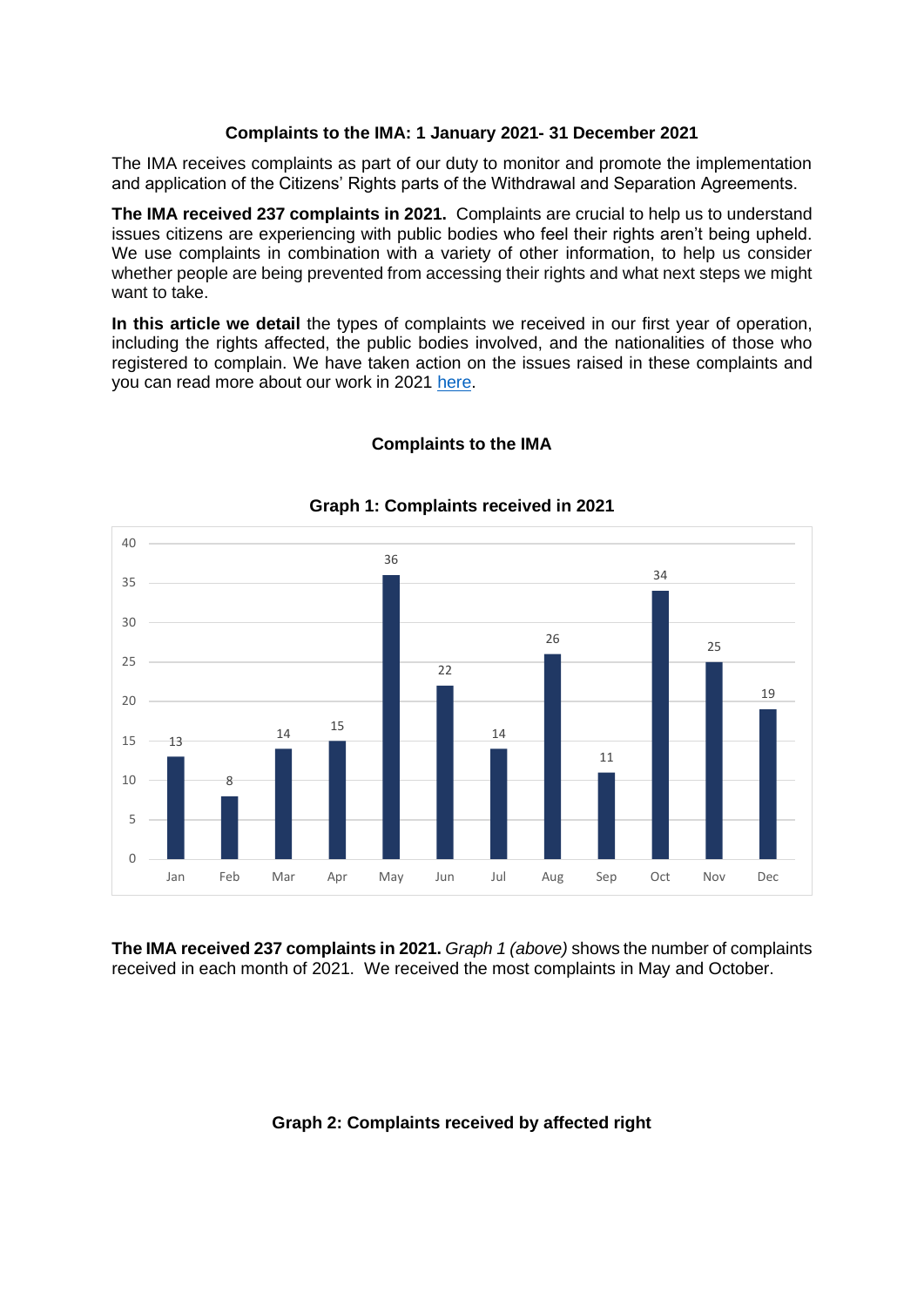

# *Enter and Remain in the UK & Gibraltar*

Graph 2 (above) shows that more than half of complaints reported to the IMA relate to the right to enter and remain in the UK. These complaints are, predominantly, connected in some way to the UK Government's EU Settlement Scheme (EUSS), run by the Home Office. Complaints about the EUSS have ranged from difficulties with applications, to consequential delays in an application being processed in a timely manner.

# *Access to Social Security, Housing & Healthcare*

The ability to access services provided by other public authorities (including local authorities) forms the second largest group of complaints to the IMA. This group of complaints is diverse, ranging from difficulties applying for proof of national insurance contributions, to challenges related to applications to join housing lists or access to universal credit.

#### *Equal Treatment*

The third largest complaints category relates to reports of discrimination in the context of the other rights, where citizens believe they are not being treated equally. This is the most diverse complaints category, with themes including experiences entering the UK, the impact of the Covid-19 pandemic, access to education and issues faced by family members of citizens.

#### *Work in the UK & Gibraltar*

A number of complaints have been received about the right to work. Themes in these complaints range from difficulties with applications for Frontier Worker permits, to access to status via the digital route.

#### *Mutual Recognition of Professional Qualifications*

The smallest group of complaints received to date relate to the ability to have qualifications previously obtained recognised in the UK. Themes in these complaints have related to healthcare qualifications.

# **Graph 3: Public authorities named in complaints to the IMA**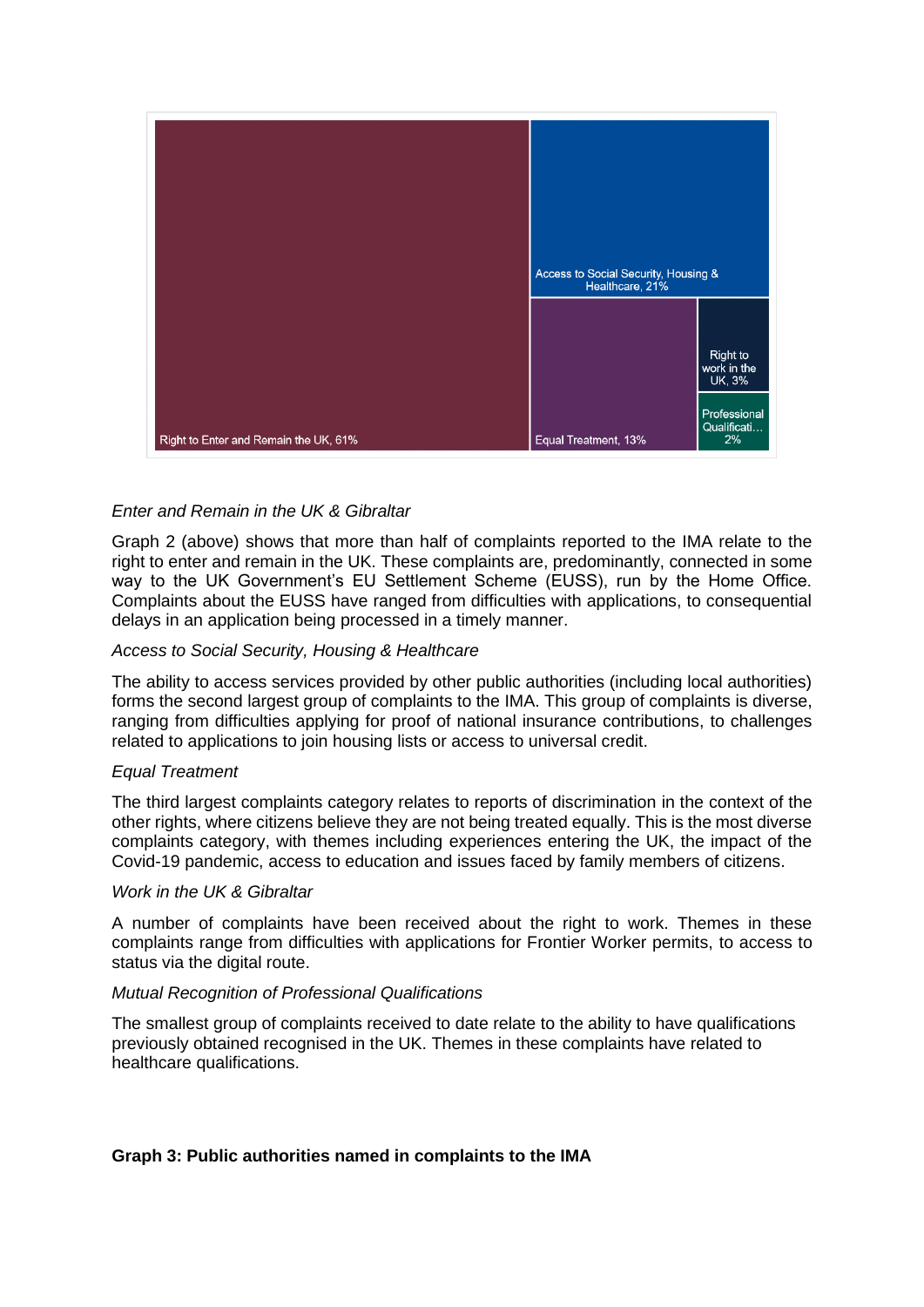

**UKVI** – United Kingdom Visas and Immigration **BF** – Border Force **IE** – Immigration Enforcement **DfE**- Department for Education **HMRC** – Her Majesty's Revenue and Customs **DWP** – Department Work and Pensions **DHSC** – Department Health and Social Care **NHS** – National Health Service

Graph 3 (above) demonstrates that the majority of the complaints reported to the IMA relate Staph of (above) domonomated that the majority of the complainte reported to the intrim-Authorities), Her Majesty's Revenue and Customs (HMRC), Department for Work and Pensions (DWP) and Department for Health and Social Care (DHSC). **EU8 Propine Cultua, Tollowed by a collective of sitialier pu EEA EFTA** (Iceland, Norway, Liechtenstein)



#### **Graph 4: Nationalities of citizens who have registered on the IMA's complaints portal**

**EU14** (Austria, Belgium, Denmark, Finland, France, Germany, Greece, Ireland, Italy, Luxembourg, the Netherlands, Portugal, Spain, and Sweden)

**EU8** (Czech Republic, Estonia, Hungary, Latvia, Lithuania, Poland, Slovakia and Slovenia)

**EU2** (Bulgaria and Romania)

**EU Other** (Croatia, Cyprus and Malta)

**EEA EFTA** (Iceland, Norway, Liechtenstein)

Finally, 470 citizens registered on the complaints portal in 2021. The IMA's registered complainants represent 96% of EU member states (26/27). However, only citizens from